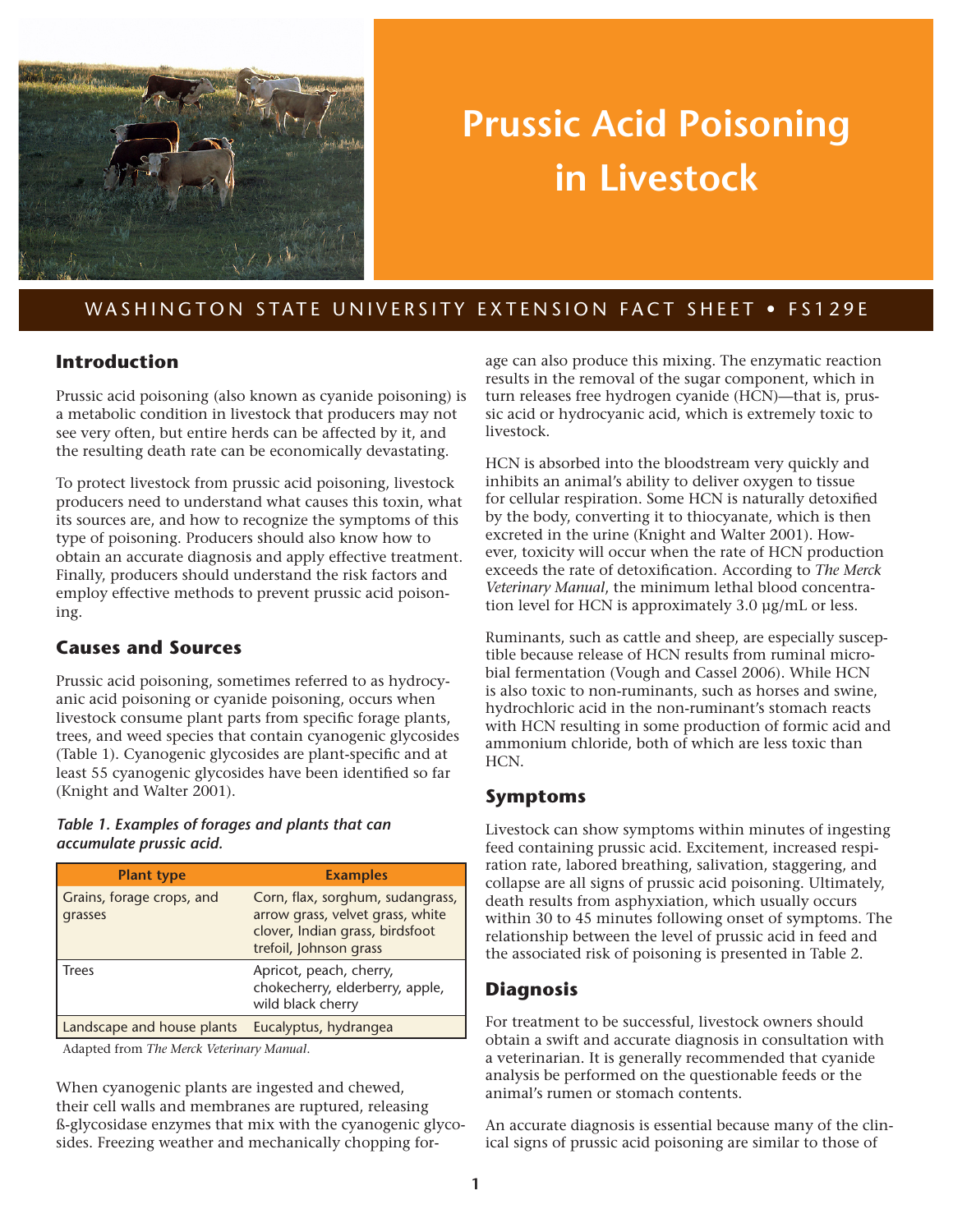*Table 2. Livestock tolerance to levels of prussic acid in feed (dry matter basis).*

| Prussic acid (HCN) ppm | <b>Effect on livestock</b>                                                      |
|------------------------|---------------------------------------------------------------------------------|
| Less than 500          | Generally considered safe                                                       |
| From 500 to 750        | Potential for toxicity exists, thus<br>should not be the sole source of<br>feed |
| Greater than 750       | Dangerous and will cause death                                                  |

Adapted from *The Merck Veterinary Manual*.

nitrate poisoning. There are some distinguishing characteristics to help differentiate between prussic acid and nitrate poisoning. Nitrate poisoning causes the animal's tongue and eyes to turn blue and its blood to turn dark chocolate brown. In contrast, prussic acid causes the animal's blood to turn a bright cherry red (Krantz 2011). Providing sodium nitrite to animals suffering from nitrate poisoning rather than prussic acid poisoning could make these animals worse.

To perform an accurate chemical analysis that leads to a correct diagnosis, quality test samples are important. Prussic acid levels increase in plants during the morning hours and are highest in leaves (Whittier 2011). Consequently, to obtain a good sample, it is best to sample leaves and regrowth at midday. Collect one or two pounds of forage that are representative of the plant material consumed. The sample must remain fresh. If it is allowed to dry, loss of prussic acid will result. Use a container that can be tightly sealed, such as a plastic bag, freeze the sample, and ship it to the testing lab in a cooler with an ice pack via overnight express (Sulc 2012). Contacting the testing lab to obtain complete shipping instructions will ensure a quality sample reaches the lab in a timely manner. To have feed tested for prussic acid content, contact the Washington Animal Disease Diagnostic Laboratory (WADDL) located in Bustad Hall, Room 155N, Pullman, WA 99164-7034 or email [waddl@vetmed.wsu.edu.](mailto:waddl%40vetmed.wsu.edu?subject=)

#### **Treatment**

Treatment can be effective if initiated at the onset of symptoms. However, severely affected animals usually die within 30 to 45 minutes following symptom onset. In cases where poisoning is less severe, your veterinarian may choose to employ intravenous therapy that includes sodium nitrite and sodium thiosulfate. Many times treatment comes too late and the animal cannot be saved. When this is the case, the focus should be on protecting the rest of the herd by keeping them away from affected feed and carefully monitoring them for any symptoms of poisoning.

# **Risk Factors**

Ruminants are at the greatest risk of poisoning because they have the ability to consume large quantities of forage and other fibrous materials. However, other species, such as pigs, horses, and house pets, can be at risk as well. It is important to note that the following conditions can

increase the risk of prussic acid poisoning.

- The potential for prussic acid poisoning is greatly increased after a frost. Thus, it is critical to delay grazing until reductions in prussic acid are confirmed through forage testing (after regrowth has been frozen and wilted).
- A variety of grasses and trees (Table 1) common to the Pacific Northwest can place animals at risk.
- Excessive nitrogen fertilization can increase the hazard. Consider split applications of nitrogen fertilizer, and apply no more than 60–80 lb of N per acre at one time.
- Using herbicides to control weeds in the pasture can increase the risk of prussic acid accumulation after application.
- Plants under stress from drought or other conditions that inhibit regrowth can concentrate prussic acid in leaves that have been unable to mature.
- Grazing the regrowth of plant species susceptible to accumulation of prussic acid after the end of a drought can be hazardous. The new growth usually contains more prussic acid than old growth.

# **Prevention**

Due to the severity of prussic acid poisoning and the potential for economic loss, prevention is certainly the best approach (Knight and Walter 2001; Collins and Hannaway 2003; *The Merck Veterinary Manual*). The following list provides some preventive measures.

- Sorghum and sudangrasses should not be grazed when they are in an immature state. Allow these forages to attain a height of 15 to 18 inches before grazing.
- New varieties of sudangrass and sorghum x sudangrass with lower prussic acid content should be considered when selecting seed.
- Make sure that animals have been provided sufficient feed, such as hay, so they are not hungry when they enter fresh pastures. This will reduce the amount of prussic acid consumed and allow more time for the animal to detoxify low levels of HCN.
- Do not provide animals with yard waste that may include plant material containing prussic acid. In addition, take care to ensure that there is no access to affected fruit and shade tree leaves when animals are allowed to inhabit areas adjacent to orchards and landscape plants. The risk increases when only limited feed is available, resulting in animals being more attracted to nearby leaves.
- Depending on the initial level of prussic acid, processing, such as chopping, haying, or ensiling, allows the prussic acid to volatilize, thus reducing it to acceptable levels in the feed. However, only laboratory testing can confirm these levels.